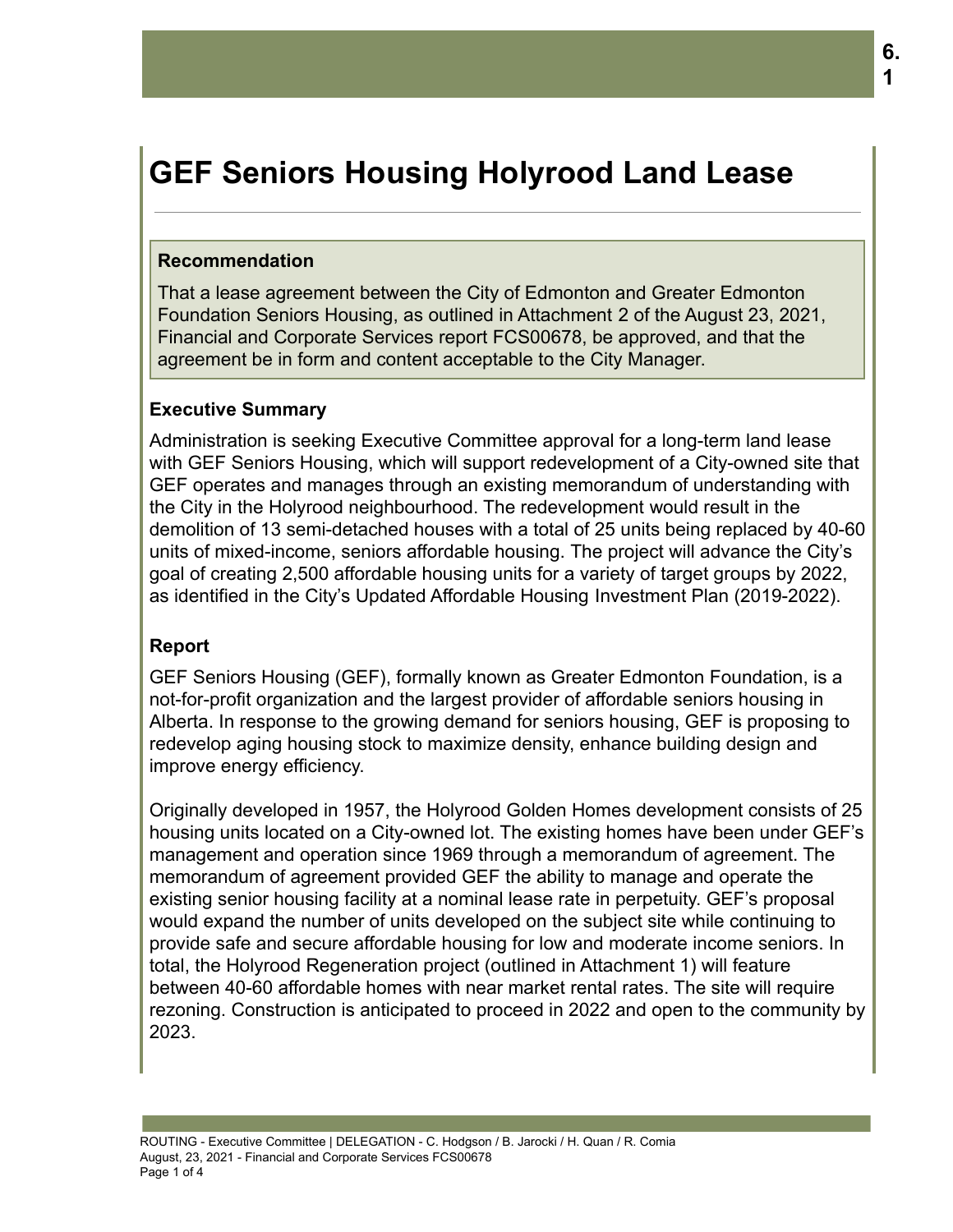To support this development, the City will need to terminate the existing memorandum of agreement with GEF and formalize a new lease agreement. The lease agreement would be for a lease term of 60 years at a nominal base rent of \$1 per year. GEF would be entirely responsible for all costs associated with the construction and subsequent operation of the redevelopment. It is anticipated that GEF would continue to operate the existing homes until such time that they are prepared to construct the new ones. The lease will be conditional upon GEF successfully obtaining the required land development approvals (rezoning and development permit).

By entering into a long-term lease agreement, GEF will be positioned to secure additional funds for their redevelopment proposal through the Canada Mortgage and Housing Corporation (CMHC) and the Federation of Canadian Municipalities. Depending on who funds the project and what type of funding GEF can secure, there is the potential that more onerous and restrictive clauses may be required in the lease agreement. The fundamental terms of the lease agreement and possible additional clauses are outlined in Attachment 2.

The agreement requires Executive Committee approval as the proposed term of the lease agreement exceeds the delegated authority of the City Manager as prescribed by Bylaw 16620 - City Administration Bylaw.

# **Public Engagement**

Public engagement was not conducted for this report. GEF will lead any public engagement related to the proposed development as a complementary part of the rezoning process. As a condition of the Lease Agreement for the property, GEF will develop a Good Neighbour Plan to be shared with the Holyrood Community League. A Good Neighbour Plan is a tool for developing and maintaining a positive relationship between housing developments and their communities through a commitment to mutual proactive engagement, contribution and neighbourliness.

| Corporate Outcome(s): Edmonton is a Safe City |                                                        |           |                             |  |  |  |  |
|-----------------------------------------------|--------------------------------------------------------|-----------|-----------------------------|--|--|--|--|
| Outcome(s)                                    | Measure(s)                                             | Result(s) | Target(s)                   |  |  |  |  |
| Increased access to affordable<br>housing     | Number of new<br>affordable housing<br>units supported |           | 2,500 by the end of<br>2022 |  |  |  |  |

### **Corporate Outcomes and Performance Management**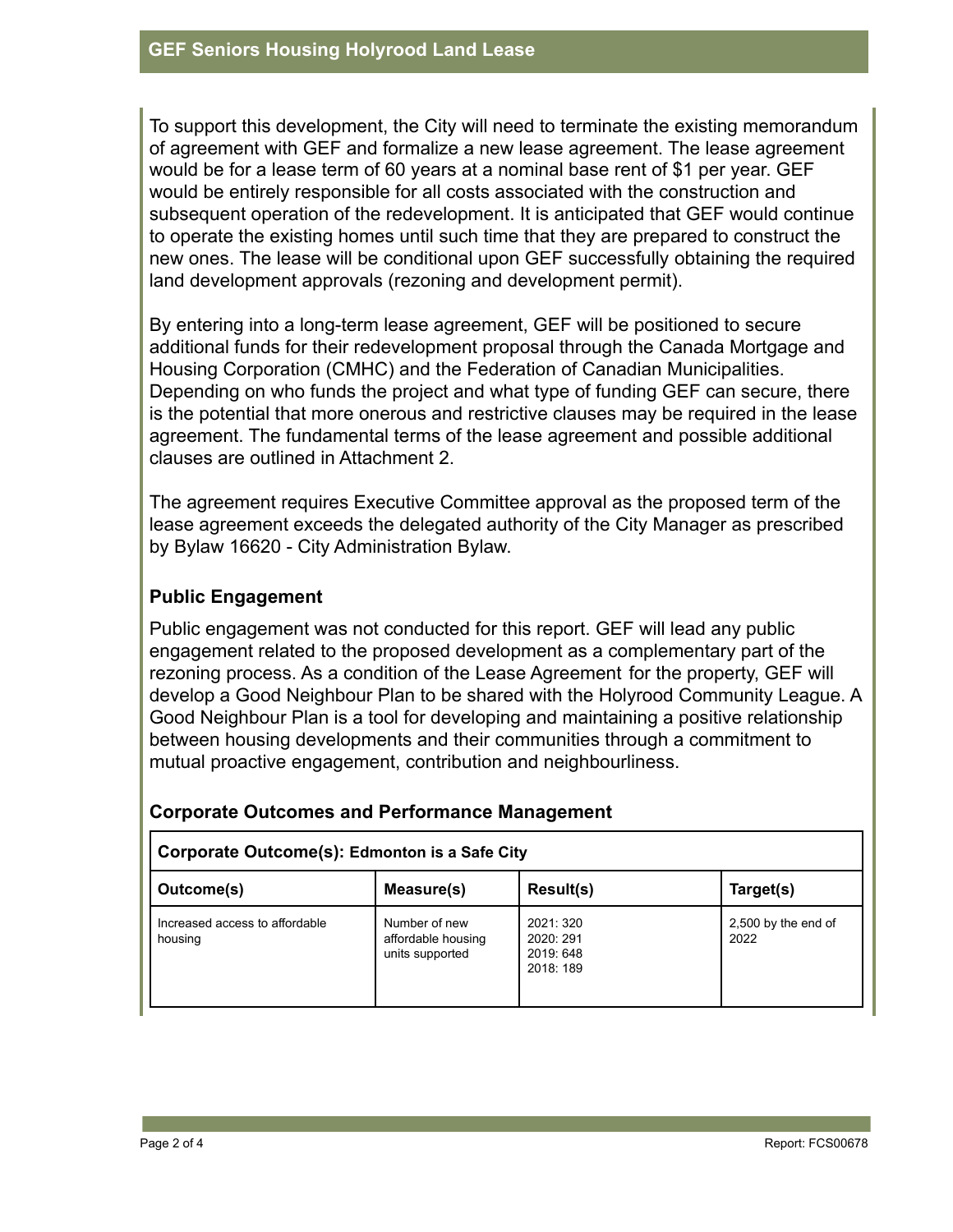# **Risk Assessment**

| <b>Risk</b><br><b>Element</b> | <b>Risk</b><br><b>Description</b>                                                                                                                   | Likelihood | Impact            | <b>Risk Score</b><br>(with current<br>mitigations) | <b>Current</b><br><b>Mitigations</b>                                                                                            | <b>Potential</b><br><b>Future</b><br><b>Mitigations</b>                                                                                                                       |  |  |  |
|-------------------------------|-----------------------------------------------------------------------------------------------------------------------------------------------------|------------|-------------------|----------------------------------------------------|---------------------------------------------------------------------------------------------------------------------------------|-------------------------------------------------------------------------------------------------------------------------------------------------------------------------------|--|--|--|
| If recommendation is approved |                                                                                                                                                     |            |                   |                                                    |                                                                                                                                 |                                                                                                                                                                               |  |  |  |
| Public<br>Engagement          | The community<br>may not support<br>the<br>development                                                                                              | $2 - Low$  | 1 - Minor         | $2 - Low$                                          | GEF is planning<br>the first<br>community<br>conversation for<br>this project to<br>share<br>information and<br>gather feedback | More engagement<br>can be requested<br>and enforced by the<br>City before a lease<br>extension                                                                                |  |  |  |
| Project                       | Proposed land<br>use changes<br>are not<br>approved                                                                                                 | 1 - Rare   | $2 -$<br>Moderate | $2 - Low$                                          | The lease is<br>conditional upon<br>the rezoning<br>being approved                                                              | Ensure changes<br>are consistent with<br>acceptable<br>standards                                                                                                              |  |  |  |
| Legal/ Public<br>Perception   | CMHC enforces<br>its mortgage<br>and assigns the<br>Lease to a party<br>other than GEF<br>to be used. No<br>restrictions on<br>assignment<br>clause | 1 - Rare   | $2 -$<br>Moderate | $2 - Low$                                          | This is a CMHC<br>Co-investment<br>requirement and<br>not negotiable                                                            | Consider working<br>with parties that can<br>obtain funding from<br>other sources.<br>Continue to<br>communicate with<br>CMHC to change<br>their position on<br>these clauses |  |  |  |
| Financial                     | In the event of<br>catastrophic<br>loss, insurance<br>proceeds go to<br>mortgage first                                                              | 1 - Rare   | $2 -$<br>Moderate | $2 - Low$                                          | This is a CMHC<br>Co-investment<br>requirement and<br>not negotiable                                                            |                                                                                                                                                                               |  |  |  |

#### **If recommendation is not approved**

| Public<br>Perception | Existing<br>relationship with<br><b>GEF Seniors</b><br>Housing may be<br>negatively<br>impacted | 3 - Likely | $2 -$<br>Moderate | 6 - Medium | Administration<br>continues to<br>work with GEF<br>to actively<br>maintain the<br>relationship |  |
|----------------------|-------------------------------------------------------------------------------------------------|------------|-------------------|------------|------------------------------------------------------------------------------------------------|--|
| Land<br>Stewardship  | City-owned land<br>with aging<br>buildings is a<br>potential risk to<br>existing<br>occupants   | 4 - Likely | $2 -$<br>Moderate | 8 - Medium | GEF will have to<br>undertake a<br>major renovation<br>of the existing<br>buildings            |  |

# **Attachments**

1. Golden Homes Holyrood Regeneration - Development Details